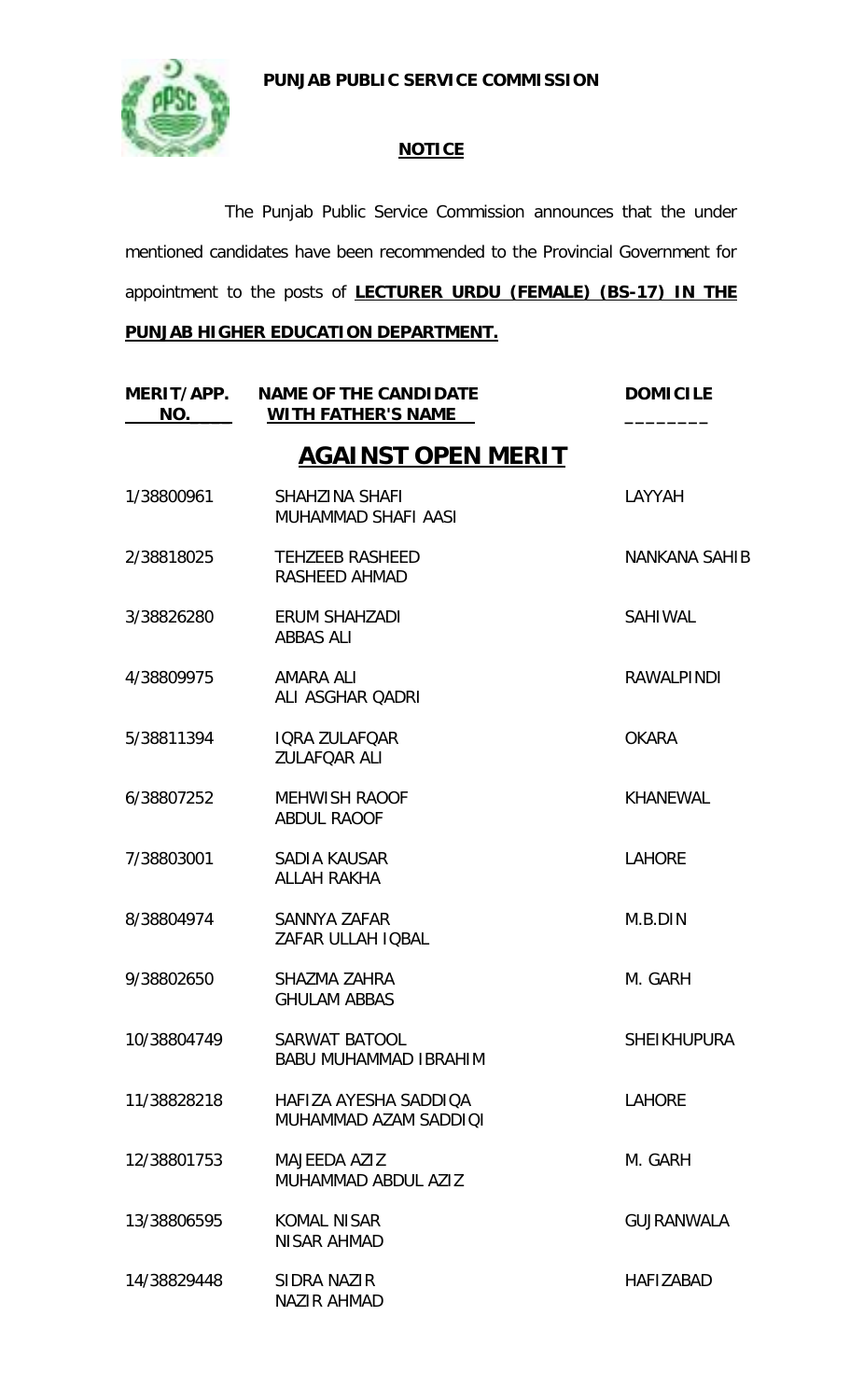| MERIT/APP.<br>NO. | <b>NAME OF THE CANDIDATE</b><br><b>WITH FATHER'S NAME</b> | <b>DOMICILE</b> |
|-------------------|-----------------------------------------------------------|-----------------|
| 15/38816090       | YASMEEN KAUSAR<br><b>ASHIQ HUSSAIN</b>                    | <b>KHUSHAB</b>  |
| 16/38815999       | <b>ZARRIN MUMTAZ</b><br>CHUDHRY NASRUD DIN MUMTAZ         | <b>KASUR</b>    |
| 17/38804841       | <b>RUQIA BIBI</b><br><b>GHULAM SARDAR</b>                 | <b>SARGODHA</b> |
| 18/38819027       | <b>FARWA KANEEZ</b><br><b>ISHTIAQ AHMED</b>               | <b>CHAKWAL</b>  |
| 19/38803022       | RABIA IRSHAD<br><b>MUHAMMAD IRSHAD</b>                    | FAISALABAD      |
| 20/38802701       | HAFIZA AMNA BASHIR<br><b>MUHAMMAD BASHIR</b>              | <b>LAHORE</b>   |
| 21/38834810       | NIMRAH RAHMAN<br>MIRZA MOAZZAM-UR-RAHMAN                  | <b>LAHORE</b>   |
| 22/38821500       | HAFIZA MARIA ASLAM<br><b>CH.MUHAMMAD ASLAM</b>            | <b>LODHRAN</b>  |
| 23/38800295       | SADAF FATIMA<br><b>MUHAMMAD YOUSAF</b>                    | <b>SARGODHA</b> |
| 24/38801160       | <b>NAILA ASLAM</b><br>MUHAMMAD ASLAM                      | <b>KASUR</b>    |
| 25/38800950       | <b>ANILA MAHBOOB</b><br><b>MAHBOOB ELAHI KUMBO</b>        | <b>LAHORE</b>   |
| 26/38803507       | SIDRA KHALIL<br><b>MUHAMMAD KHALIL</b>                    | <b>LAHORE</b>   |
| 27/38804035       | MUSSARAT JAN<br><b>MUHAMMAD ILYAS</b>                     | <b>JEHLUM</b>   |
| 28/38807902       | ANDLEEB TAHIRA<br><b>ZAHID SAEED</b>                      | <b>LAHORE</b>   |
| 29/38817603       | <b>ASIFA NAZ</b><br><b>GHULAM MUHAMMAD</b>                | <b>JHANG</b>    |
| 30/38839311       | ROBINA FAIZ<br><b>SUBHA SADIO</b>                         | <b>OKARA</b>    |
| 31/38807446       | SAIQA RAFIQUE<br><b>MUHAMMAD RAFIQUE</b>                  | <b>LAHORE</b>   |
| 32/38807399       | <b>NAINA ZAHRA</b><br>MUHAMMAD AJMAL                      | D.G. KHAN       |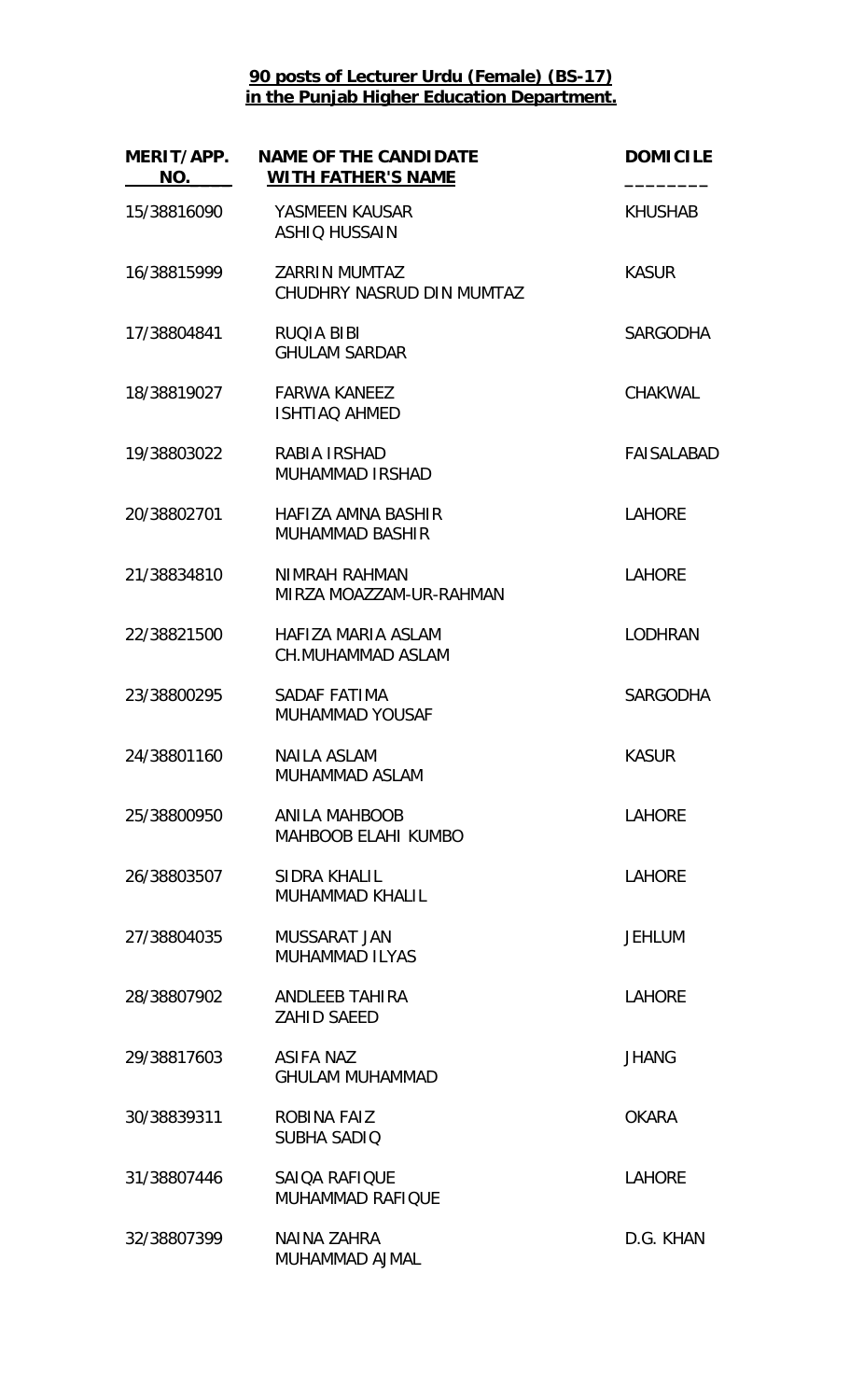| MERIT/APP.<br>NO. | <b>NAME OF THE CANDIDATE</b><br><b>WITH FATHER'S NAME</b> | <b>DOMICILE</b>      |
|-------------------|-----------------------------------------------------------|----------------------|
| 33/38803162       | SIDRA AKHTAR<br><b>QAZI MUHAMMAD AKHTAR</b>               | <b>RAWALPINDI</b>    |
| 34/38809562       | <b>SAMREEN AKHTAR</b><br>MUHAMMAD MUNIR AKHTAR            | <b>BAHAWAL NAGAR</b> |
| 35/38805690       | <b>TAHIRA GHAFOOR</b><br><b>ABDUL GHAFOOR</b>             | <b>RAWALPINDI</b>    |
| 36/38833339       | <b>SHAKEELA NOREEN</b><br><b>MUHAMMAD ALI</b>             | <b>HAFIZABAD</b>     |
| 37/38813580       | KANIZ FATIMA<br><b>NASEER AHMAD</b>                       | <b>FAISALABAD</b>    |
| 38/38802808       | SAFIA SHAHID<br>SHAHID IQBAL                              | CHAKWAL              |
| 39/38808127       | RABIA LATEEF<br><b>MUHAMMAD LATEEF</b>                    | <b>VEHARI</b>        |
| 40/38836171       | <b>REHANA KAUSAR</b><br><b>SAYD AMIR</b>                  | <b>KHUSHAB</b>       |
| 41/38813396       | <b>SABA KIRAN NAEEM</b><br><b>MUHAMMAD NAEEM</b>          | <b>LAHORE</b>        |
| 42/38810354       | YUSRA KHANAM<br><b>HAJI ALLAH DITTA</b>                   | <b>LAHORE</b>        |
| 43/38803104       | <b>HINA JAMIL</b><br>MUHAMMAD JAMIL RANA                  | <b>SARGODHA</b>      |
| 44/38806500       | <b>SALMA AHMAD</b><br>MOHAMMAD AHMAD                      | <b>KASUR</b>         |
| 45/38803279       | <b>HAJRA AKRAM</b><br>MUHAMMAD AKRAM                      | <b>SARGODHA</b>      |
| 46/38800725       | <b>MUQADDAS BIBI</b><br>RAHAMAT ALI                       | <b>LAHORE</b>        |
| 47/38802684       | <b>GULSHAN BIBI</b><br><b>GHULAM MUSTAFA</b>              | <b>GUJRANWALA</b>    |
| 48/38813167       | <b>SAMRA NASEEM</b><br><b>FAZAL DAD KHAN</b>              | <b>RAWALPINDI</b>    |
| 49/38817158       | <b>MARIA MEHBOOB</b><br><b>MEHBOOB ALI</b>                | <b>SHEIKHUPURA</b>   |
| 50/38800634       | <b>SEHRISH KHIZER</b><br><b>KHIZER ABBAS</b>              | <b>BHAKKAR</b>       |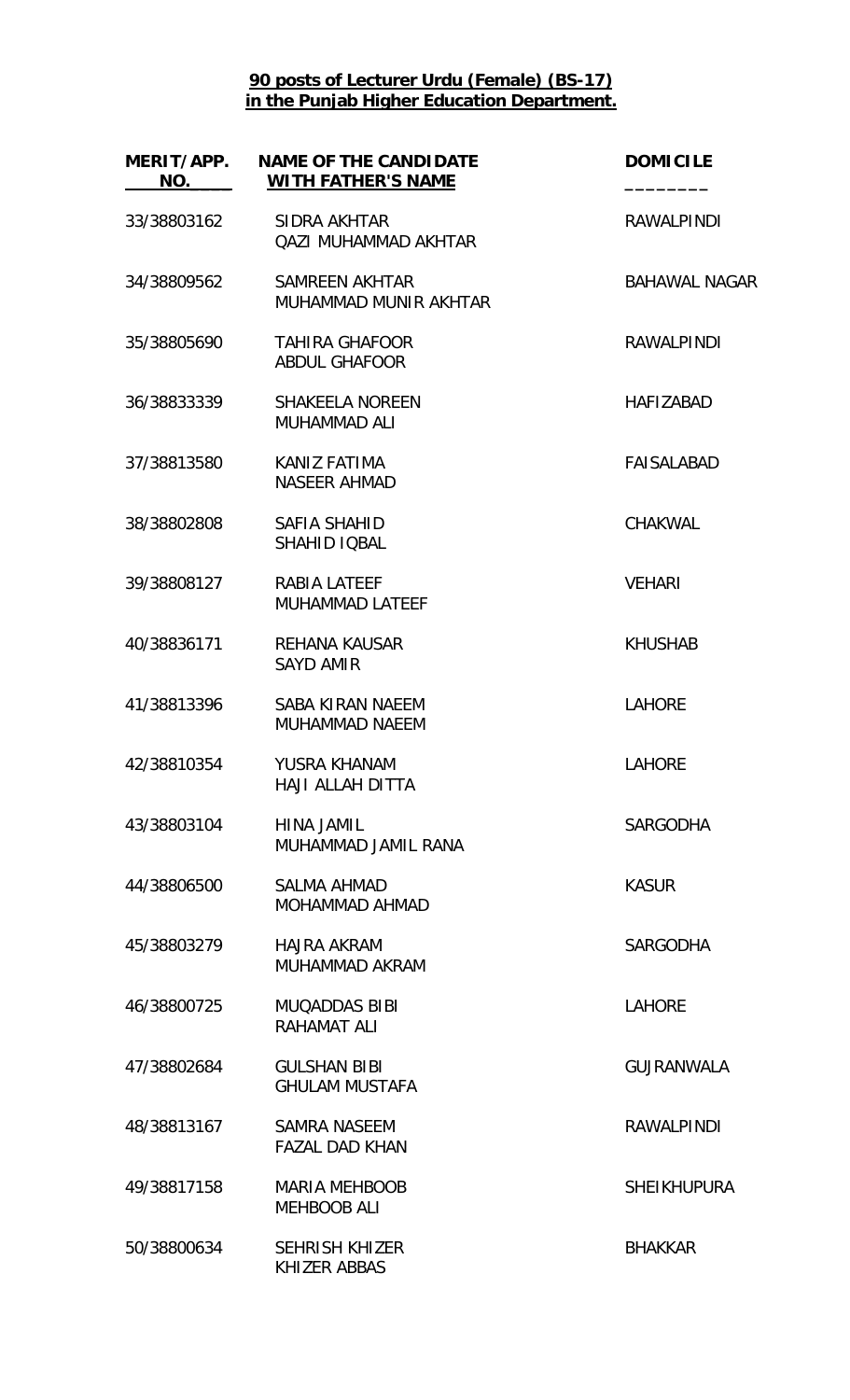| MERIT/APP.<br>NO. | <b>NAME OF THE CANDIDATE</b><br><b>WITH FATHER'S NAME</b> | <b>DOMICILE</b>   |
|-------------------|-----------------------------------------------------------|-------------------|
| 51/38805480       | <b>HIRA AJMAL</b><br>SHEIKH MUHAMMAD AJMAL                | <b>OKARA</b>      |
| 52/38804361       | HINA SHAHZADI<br><b>MUHAMMAD SHAFIQUE</b>                 | <b>LAHORE</b>     |
| 53/38835659       | <b>TAHIRA IRSHAD OAZI</b><br><b>QAZI MUHAMMAD YASIN</b>   | <b>BAHAWALPUR</b> |
| 54/38815839       | KANWAL AZIZ<br><b>MUHAMMAD AZIZ</b>                       | <b>SARGODHA</b>   |
| 55/38807981       | SIDRA JAVEED<br><b>JAVEED IQBAL</b>                       | <b>SARGODHA</b>   |
| 56/38807794       | NIDA ABBASI<br><b>AMJED ABBASI</b>                        | <b>RAWALPINDI</b> |
| 57/38803495       | SYEDA UMAIRA HASSAN<br><b>SYED MUHAMMAD HASSAN</b>        | <b>LAHORE</b>     |
| 58/38812132       | MARIA AHMED NAWAZ<br>AHMED NAWAZ KHAN                     | <b>MIANWALI</b>   |
| 59/38803134       | <b>SUMAIRA BASHIR</b><br><b>BASHIR AHMAD</b>              | <b>OKARA</b>      |
| 60/38812454       | <b>NEELAM NASEEM</b><br><b>NASEEM AKHTAR</b>              | <b>LAHORE</b>     |
| 61/38803968       | <b>HAFSA KHAN</b><br><b>ALLAH BACHAYA</b>                 | <b>BAHAWALPUR</b> |
| 62/38803907       | <b>ATTIYA SUBHANI</b><br><b>AHMAD KHAN</b>                | <b>CHINIOT</b>    |
| 63/38803582       | <b>SONIA PARVEEN</b><br>MUHAMMAD RAFIQ                    | <b>KASUR</b>      |
| 64/38800340       | NADIA ASLAM<br><b>MUHAMMAD ASLAM</b>                      | <b>HAFIZABAD</b>  |
| 65/38816176       | <b>MEHMOODA ILTAF</b><br><b>ILTAF AHMAD</b>               | <b>CHAKWAL</b>    |
| 66/38800937       | <b>NAZIA RAFIQUE</b><br><b>MUHAMMAD RAFIQUE</b>           | <b>FAISALABAD</b> |
| 67/38826821       | <b>SHEHLA GUL</b><br>MUHAMMAD ASLAM                       | <b>BHAKKAR</b>    |
| 68/38813937       | <b>SAMIA SHABIR</b><br><b>MUHAMMAD SHABIR</b>             | <b>LAHORE</b>     |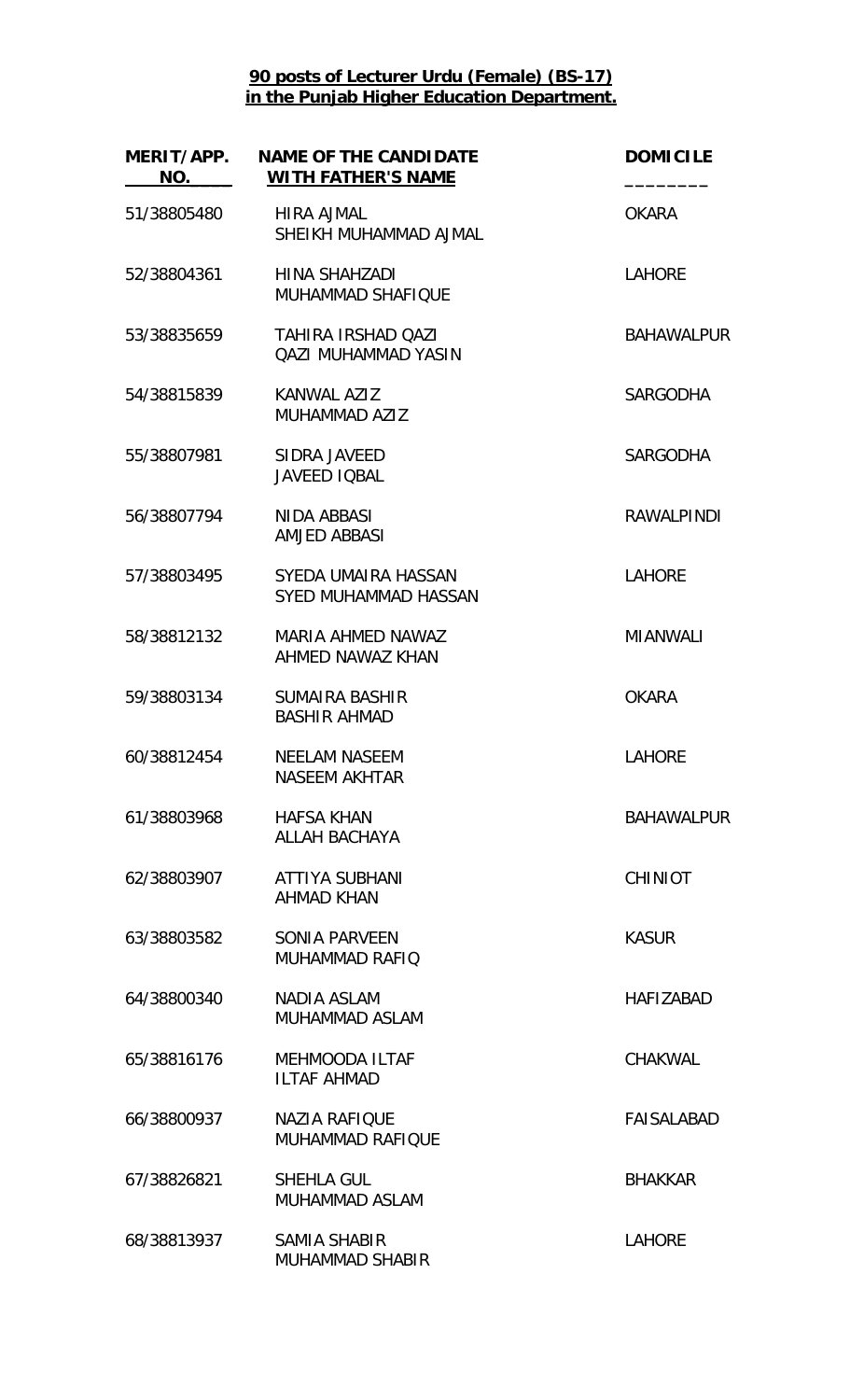| MERIT/APP.<br><b>NAME OF THE CANDIDATE</b><br><b>WITH FATHER'S NAME</b> | <b>DOMICILE</b>      |
|-------------------------------------------------------------------------|----------------------|
| <b>FARYAL GOHAR</b><br><b>NAZIR AHMAD</b>                               | <b>SARGODHA</b>      |
| <b>MAIRA ALTAF</b><br><b>ALTAF HUSSAIN BISMIL</b>                       | <b>VEHARI</b>        |
| RAFIA SULTANA<br><b>WAZIR ALI</b>                                       | M.B.DIN              |
| ARJUMEND SHAHEEN<br>MUHAMMAD ABDULLAH                                   | <b>MIANWALI</b>      |
| HASIBAH JAMSHAID<br>JAMSHAID IQBAL MASOOD                               | <b>LAHORE</b>        |
| <b>IQRA SAIF</b><br><b>SAIF ULLAH</b>                                   | <b>HAFIZABAD</b>     |
| AYESHA SADIQA<br><b>MUHAMMAD AYUB</b>                                   | FAISALABAD           |
| <b>SAIMA RAFIQ</b><br><b>MUHAMMAD RAFIQ</b>                             | <b>BAHAWAL NAGAR</b> |
| <b>MEHREEN IQBAL</b><br>MUHAMMAD IQBAL                                  | <b>HAFIZABAD</b>     |
| <b>FARZANA BASHEER</b><br>BASHEER AHMAD                                 | <b>OKARA</b>         |
| <b>TEHMINA KOUSAR</b><br><b>MUNIR AHMED</b>                             | <b>JEHLUM</b>        |
| NAGINA KAUSAR<br><b>GHULAM RASOOL</b>                                   | <b>SHEIKHUPURA</b>   |
| MUZAMMAL OAMAR<br><b>SARDAR KHUSHI</b>                                  | <b>LAHORE</b>        |
| <b>SHAZIA HUMA</b><br><b>HAFIZ KHAN MUHAMMAD</b>                        | <b>KHUSHAB</b>       |
| <b>KOMAL GHAZAL</b><br><b>TARIO MEHMOOD</b>                             | <b>FAISALABAD</b>    |
| SYEDA AMINA BIBI<br>HAFIZ SYED ANAIYAT SHAH                             | <b>BAHAWAL NAGAR</b> |
| <b>AGAINST SPECIAL PERSONS QUOTA</b>                                    |                      |
|                                                                         |                      |

| 101/38827636 | ABEERA SHAHID<br>SHAHID MAHMOOD | LAHORE  |
|--------------|---------------------------------|---------|
| 163/38818110 | RIFFAT NAZ<br>KAZIM HUSSAIN     | KHUSHAB |